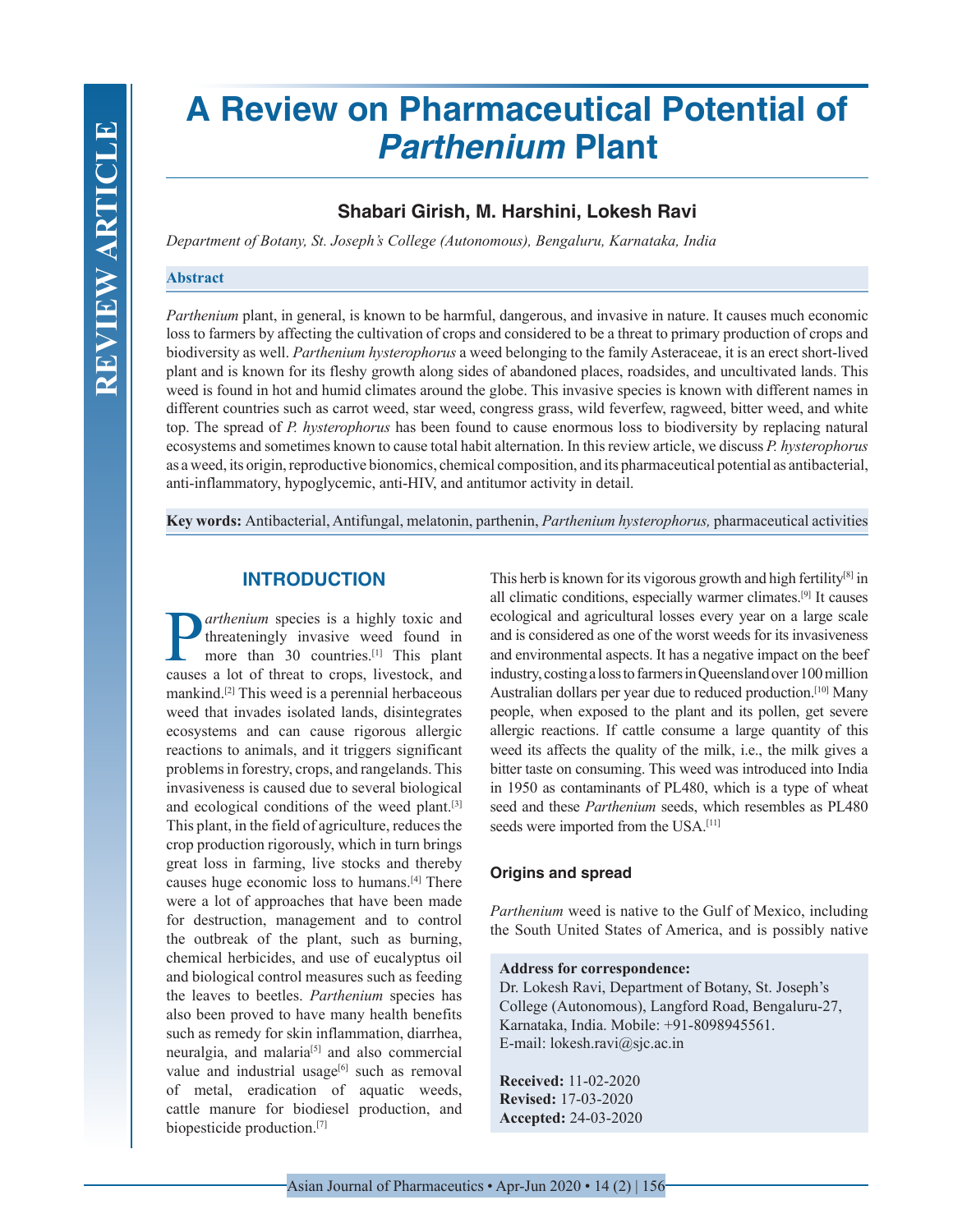to northern Argentina, South Bolivia, and Southwest Brazil and Australia.[12] India has become one of the most affected countries with this notorious weed, which is occurring in all of its states and becoming a major problem in uncultivated lands. Herbarium records show that at least one *Parthenium*  species existed in the 1800s, and *Parthenium* weed has now spread from India into most of its neighboring countries. It is believed that this spread has occurred by vehicles or as a contaminant of agricultural seeds to Katmandu, Bhutan, Bangladesh, and Pakistan and probably taken also to Sri Lanka with goats accompanying an Indian military mission. Another severely affected region is in East Africa, with Ethiopia and Nepal.[13] A rural location just North of Brisbane has a widespread effect on the land for a couple of decades.

#### **Ecology, anatomy, and reproductive bionomics**

*Parthenium* weed is an annual (under certain conditions) perennial with an erect and much-branched growth habit. Fully grown plants can reach a height of 2.5 m, though most individuals do not exceed 1.5 m. The leaves are pubescent and strongly dissected into lobes. The white cluster of flowers (4 mm across) has 5–7 distinct ray florets and grows on the stem tip. A typical flower produced four or five blackish achiness enclosed in a fruit layer, which is brownish in color with two lateral attached sterile florets. The rapid germination and fast growth rate and allelopathic nature of this plant help it to suppress nearby vegetation and allow it to grow vigorously and, as a result, produced a large number of seeds that increase the size of its soil utilization/occupancy.[14] This notorious weed commonly germinates in the spring and develops flowers and seeds throughout its lifetime and perishes only in late autumn. It starts flowering when the plant is just 1 year old and will flower up to  $6-8$  months, respectively.<sup>[15]</sup> This weed can germinate, flower, and grow in hot temperate conditions; hence, it can be seen developing at any time of the year. However, the primary season for growth is summer, when there is a plentiful amount of rain and the aerial parts of the plant do not tolerate extreme cold conditions. This weed is mostly found in areas that are not farmed and are of low fertile properties such as wastelands and roadsides, river beds, and plant nurseries[13]

#### **Seed developments and impact on humankind**

Under appropriate conditions, these plants produce flowers just after 22–48 days of germination. Williams and Grooves found that the best alternating temperature period for seed germination was 22–27°C. While some studies show that the best temperature for these weeds to germinate would be 16–25°C and also analyzed that, under farm conditions, this particular seed must be buried 5 cm below ground and the plants would survive for about a period of 2 years, with partial life expectancy of 7 years.<sup>[16]</sup>

Direct and indirect effects on food and beef production are due to this weed can invade and destruct certain plants such as

*Oryza sativa, Triticum aestivum* (wheat)*, Zea mays* (maize), and *Sorghum* in different regions of the globe. *Parthenium* weed is symbolized for its impact on decreased production as much as 40% in India and by 28% in Ethiopia. The crop production has been depleted due to this notorious weed and is a critical threat to Ethiopian food management as it confers a significant impact on the production of food and fodder. Contamination of rice and wheat varieties with sustainable species has severe consequences for the export and import of crop products. On a local scale, contamination with the weed can affect the marketing of dairy-related products. It is also reported to act as a carrier for various plant pathogens *Xanthomonas campestris, Hairy caterpillar* (*Diacrisia obliqua* walk virus), and streak virus.[4] *Parthenium* plant parts are toxic to animals. About 73% of people living along the weed are said to be affected. *Parthenium hysterophorus* causes dermatitis due to the exposure of the key phytochemical Parthenin.<sup>[17]</sup>

## **CONTROL OF** *PARTHENIUM*

The control of *Parthenium* weed is a great challenge due to its rapid spreading nature. Measures have to be improvised to eradicate this plant since it has more impact on biodiversity and mankind. India has a great risk of rapid spread in agricultural fields. Active research is going on to find a costeffective method and effective way to control this weed.<sup>[18]</sup> The followings are some of the control measures followed and its effectiveness toward *Parthenium* eradication*.*

#### **Overgrazing control**

In many cases to control plant growth grazing and overgrazing are allowed. However, in the case of *Parthenium*, on overgrazing in certain places increase relatively. Overgrazing, due to the high increase in live stocks decreases the vigor and diversity of grassland that makes the spread of the weed even more lavishly. Hence, maintenance of correct livestock numbers may prevent the spread of *Parthenium.*[19]

#### **Control by burning**

The most widely practiced way to control *Parthenium* weed is to burn it. Huge vegetation of this weed can be effectively destroyed in this manner. However, this is not a safe control method as there is a great threat to soil water and fertility of biodiversity. The ash of *Parthenium* has an allelopathic effect on certain plants but the loss of yield is low in comparison to the dry mass of this weed.[20]

#### **Herbicide control**

Herbicidal control is the most effective and widely used method to control *Parthenium* weed. However, the current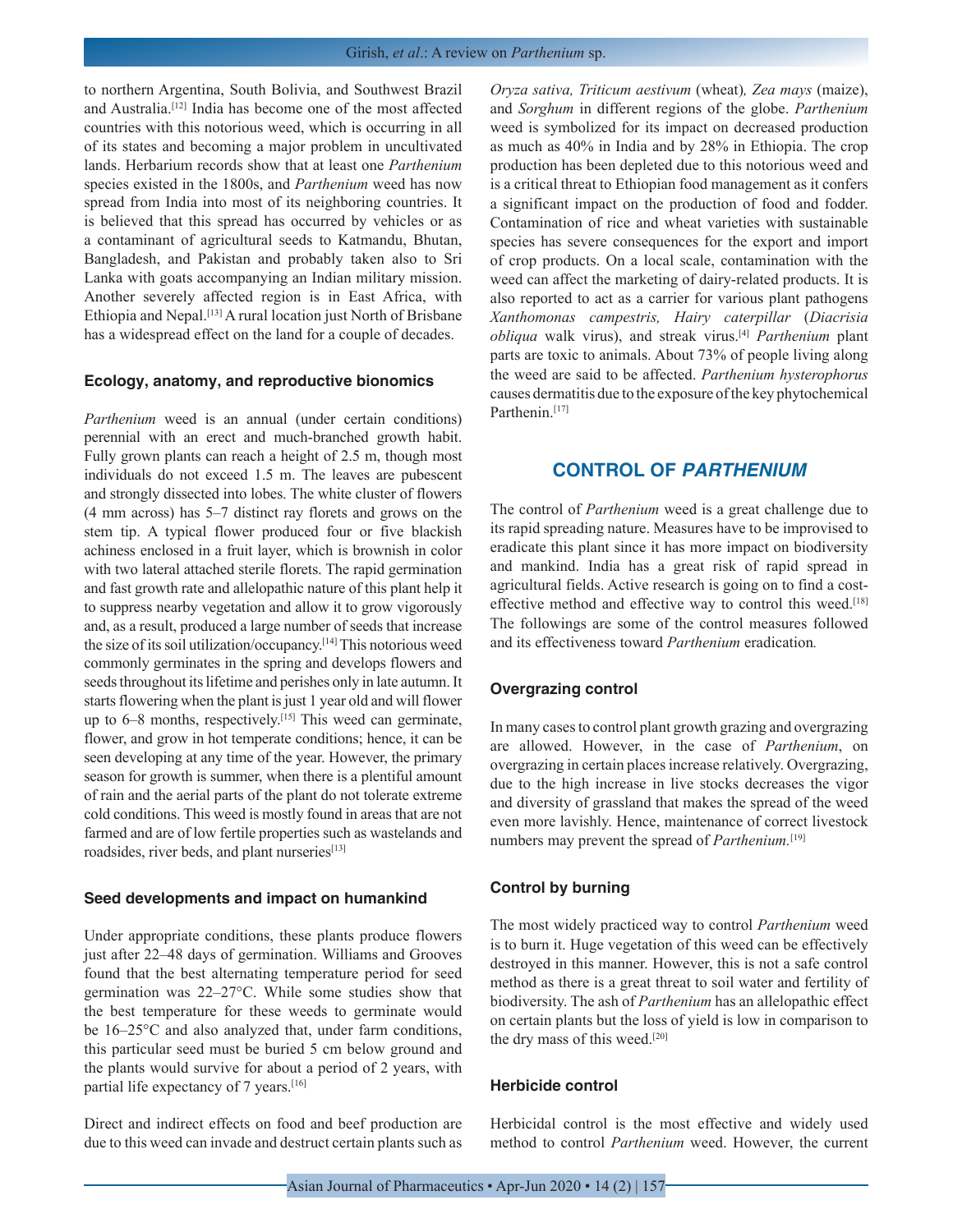efficacy of bioherbicides is not as effective as chemical herbicides till date. Chemical herbicides are commonly called glycerophosphate, bromoxynil, NaCl, amine, esters, fluometuron, hexazinone, metribuzin, norflurazon, and paraquat. The above herbicides are effective in the control of *Parthenium.*<sup>[21,22]</sup> This weed can be controlled using chemical herbicides in non-cropping areas as well as cropping areas. Cropping areas are a bit risky to practice these herbicides as they damage primary crops. Chemical fertilizer used in agricultural farms needs certain precautions to choose the herbicides so that it cannot harm crops. On the other hand, biological and natural herbicides such as oils from medicinal plants in low concentrations are effective and helpful in the control of *Parthenium.*[23] These oils have no or little effect on the current crops as much as on *Parthenium.*[24]

#### **Biological control**

Biological control has been proven to be the best method to control the spread of *Parthenium*. This can be done by feeding the plants to insects, and we can also use fungi, bacteria, and other plants that have adverse effects on this weed. The moth *Epiblema strenuana* from Mexico is predominant in *Parthenium* existing places. The larvae of the moth feed on the stem of *Parthenium* and inhibit plant growth considerably, acting as a biological control agent.[25]

# **PHYTOCHEMICAL COMPOSITION OF**  *PARTHENIUM*

Maishi *et al*. (1998) have found out that all parts of the invasive weed *Parthenium* including trichomes show characteristic compounds and toxins, as mentioned in Table 1. More than 16 phytochemicals have been reported in various literatures to be isolated and identified from *Parthenium* plants. The majority of these molecules belong to the classes of phytosterols, terpenes, and flavonoids.

#### **Flavonoid content**

Multiple qualitative and quantitative phytochemical screenings have been reported for *Parthenium*. In comparison, a large quantity of flavonoid content has been reported in *P. hysterophorus* leaf, stem, flower, and root in different extracts of the same. The different concentrations of flavonoid content in different parts of the plant and in different extracts are summarized in Table 2.<sup>[26]</sup>

# **PHARMACEUTICAL POTENTIAL OF**  *PARTHENIUM*

Being known as an invasive weed plant, *Parthenium* has also been known for its pharmaceutical activities such as antimicrobial, anti-inflammatory, sleeping aid, antidiabetic, antiviral, and antitumor. The following sections cover the pharmaceutical value and physiochemical properties that can change the approach of this plant from an unwanted weed to a useful phytochemical source.

#### **Antimicrobial activity**

Crude extracts of *P. hysterophorus* leaves, stem, and root were tested and proven to possess antibacterial activity against Gram-positive bacteria *Streptococcus mutans* and Gramnegative bacteria *Salmonella typhi.*[27] Leaf extracts such as chloroform, hexane, and benzene extracts showed inhibition of both the bacterial strains at 2 mg/disc. However, the inhibitory factor of hexane and benzene was more dominant.[27] Ethanolic extract of the leaves showed moderate antibacterial activity.[28] Root extracts of *P. hysterophorus* showed a significant amount of antibacterial activity against *S. mutants,* while the extracts exhibited low to negligible antibacterial activity against *S. typhi*. Kumar *et al*. (2013) investigated seven different solvent extracts such as hexane, benzene, chloroform, ethyl alcohol, acetone, ethanol, and water of three different parts of the plant, i.e., leaf, stem, and root for their antimicrobial activity. Among these benzene extract of leaf showed maximum activity ranging from 16 mm to 12 mm and benzene root extract showing 16 mm of antibacterial activity against the test pathogens.<sup>[29]</sup> The benzene extract of the herb powder shows significant antibacterial activity against test pathogens, in comparison to the other polar solvents such as acetone, water<sup>[30]</sup> Several studies on *P. hysterophorus* confirm that it exhibits strong antimicrobial and fungal activity. *P. hysterophorus* inhibits the growth of rhizobium, acetobacter, rhizosphere, as well as it can inhibit *Fusarium oxysporum*, *Candida albicans*, *Staphylococcus aureus*, *Escherichia coli*, etc.[31]

#### **Anti-inflammatory activity**

Inflammation is a term used to define the process of biological response to harmful stimuli such as pathogens, allergens, or it can be an immunological response.[32] Jain and Kulkarni reports that oral consumption of *Tanacetum parthenium* treated with acetic acid inhibited writhing in mice model caused by carrageenaninduced paw edema.[33] These actions and responses were dose reliable (10, 20, 30, and 40 mg/kg) and on the further study on fewer few parthenolide doses (40–60 mg/kg) confirmed that these neither altered the locomotor activity nor stopped the induced sleep time in mice. It also showed null fluctuations in the body temperatures of the rats, and it did not change the normal life cycle of the mice.[34] These studies report the antiinflammatory potential of the plant.

#### **Hypoglycemic effects**

Type-2 diabetes is a serious disorder that alternates blood sugar levels on a serious note. Nearly 15% of the world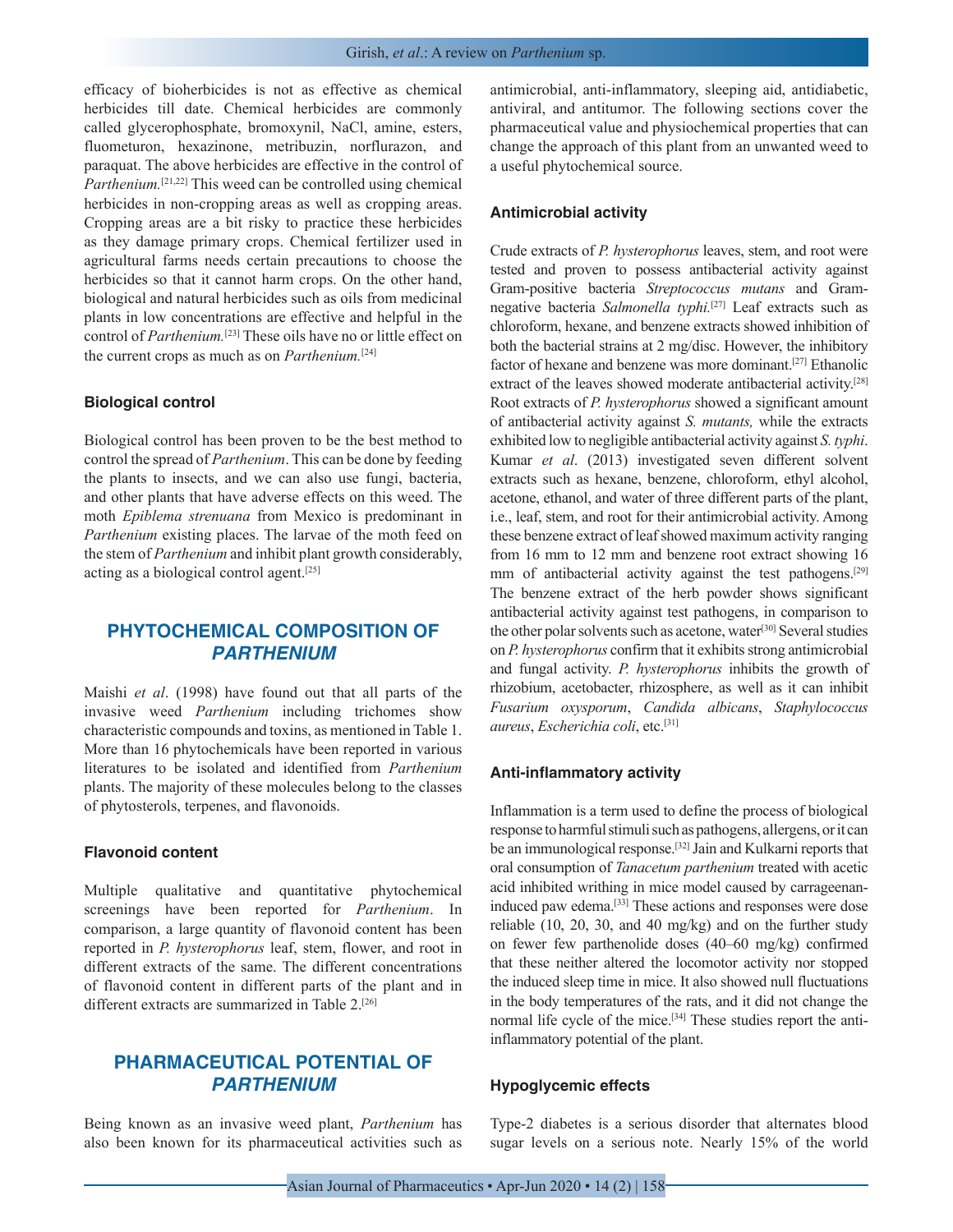Girish, *et al*.: A review on *Parthenium* sp.

| Table 1: Phytochemicals reported from Parthenium |                                       |                           |                                    |                                    |                           |  |  |
|--------------------------------------------------|---------------------------------------|---------------------------|------------------------------------|------------------------------------|---------------------------|--|--|
| <b>Chemicals</b>                                 | <b>Molecular</b><br>weight<br>(g/mol) | <b>Chemical structure</b> | <b>Chemicals</b>                   | <b>Molecular</b><br>weight (g/mol) | <b>Chemical structure</b> |  |  |
| 6- hydroxyl<br>kaempferol                        | 302.23                                |                           | p-anisic acid                      | 152.15                             |                           |  |  |
| Ambrosin                                         | 246.3                                 |                           | P-coumaric acid                    | 164.16                             |                           |  |  |
| Anisic acid                                      | 152.15                                |                           | Parthenin                          | 262.3                              |                           |  |  |
| Arabinoglucoside                                 | 596.5                                 |                           | Quercetagetin<br>3,4-dimethylether | 346.3                              |                           |  |  |
| Caffeic acid                                     | 180.16                                |                           | Sesquiterpene<br>lactone LS-1      | 406.5                              |                           |  |  |
| Chlorogenic acid                                 | 354.31                                |                           | Sitosterol                         | 414.7                              |                           |  |  |
| Fumaric acid                                     | 116.07                                |                           | Tetraneurin A                      | 322.4                              |                           |  |  |
| Hydroxy benzoin                                  | 212.24                                |                           | Vanillic acid                      | 168.15                             |                           |  |  |

population suffers from this disorder and is caused by a deficiency in insulin secretion by pancreatic glands. It is observed that when an aqueous extract of *T. parthenium* was administered to alloxan-induced diabetic rat models, the majority of the rats survived without side effects or mortality. The blood sugar level significantly reduced  $(P < 0.01)$  below 240 mg/dl in 2 h and when different set of rats treated with glibenclamide showed that the blood sugar level reduced up to 30% in the normal rat on comparison showed that the levels fell to 10% in 2 h of time while it was only 7% in the rats injected with *P. hysterophorus*. However, the reduction is less when compared to glibenclamide treated group. The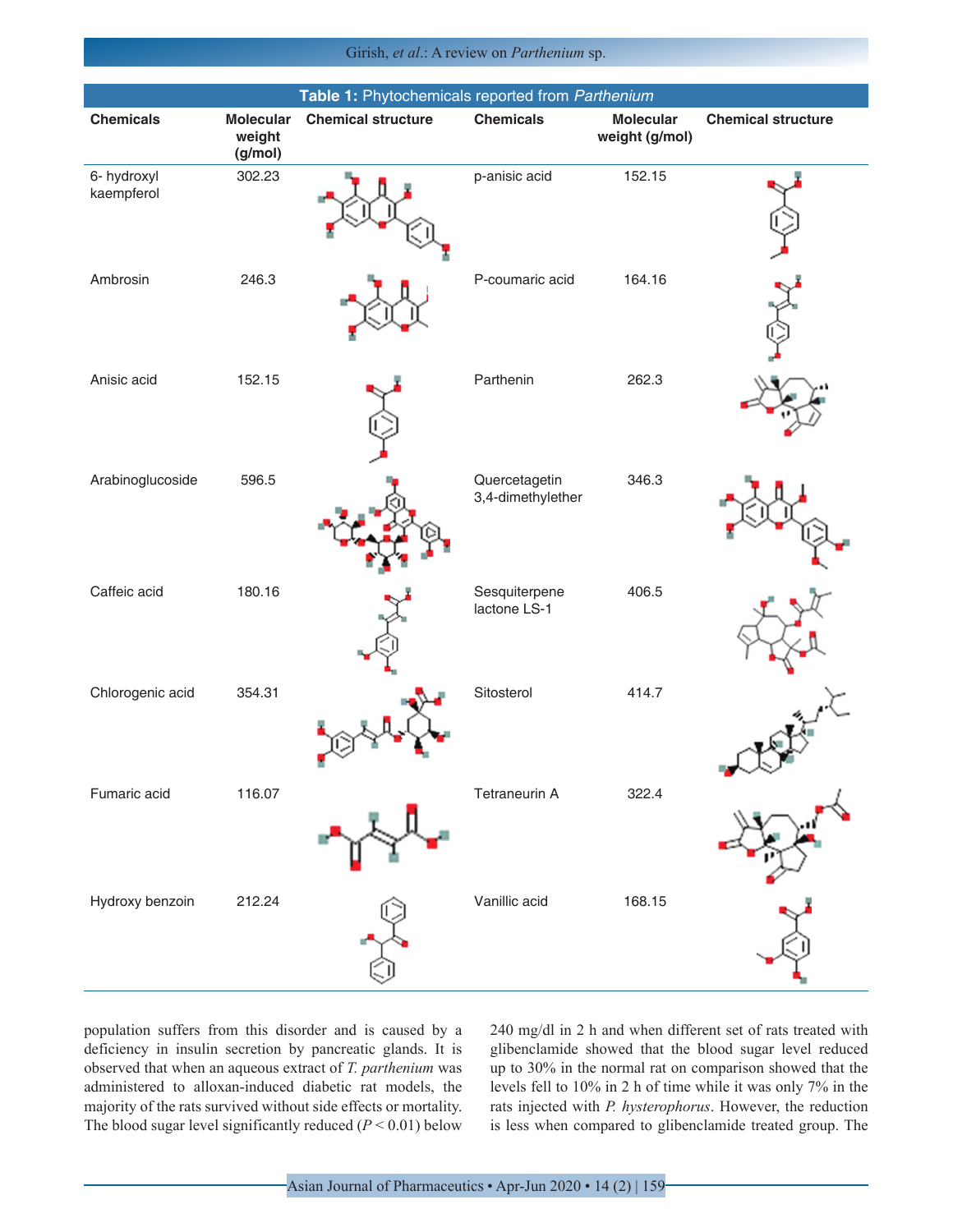effect of aqueous extract of *P. hysterophorus* on blood sugar level is shown in Table 3.

## **Anti-HIV activity**

Kumar *et al*. (2013) studied that the leaf extract of the *P. hysterophorus* for antiretroviral activity targeting HIV reverse transcriptase enzyme. The investigation was carried out using HIV reverse transcriptase inhibition kit, which estimated the effectiveness at two different concentrations  $(0.6$  and  $6.0 \mu g/ml)$ . The extracts displayed low to moderate inhibition potential  $(50\%)$ , suggesting that on purification and further studies, the active molecule responsible for inhibition of the reverse transcriptase could be identified.<sup>[35]</sup>

## **Tumor activity**

Tumors are swelling of part of a body, generally without inflammation, caused by abnormal growth of tissue whether benign or malignant. A study by Mukherjee and Chatterjee (1993) showed that methanolic flower extract of *P. hysterophorus* showed antitumor activity in mice diseased with transplanted lymphocytic leukemia.<sup>[36]</sup>

## **Sleeping aid**

Melatonin is a hormone that regulates the sleep-wake routine in mammals and other animals are often used as a treatment for insomnia.[37] Melatonin has recently been identified in some plant cells/tissues and has been used traditionally as a sleep substituent. Ansari *et al*. reported that indoleamine is known for its alternation and regulation of circadian cycles.[38] Many reports in the past have found out that melatonin is present in plant extracts. This indirectly paves the way for good antioxidant activity as well.[37]

*Parthenium* has been reported to contain melatonin in alcoholic extracts. Using chromatographic studies such as high-performance liquid chromatography and selective confirmation techniques such as enzyme-linked immunosorbent assay, it was confirmed that *Parthenium* plant extracts contain significant amount of melatonin and that this plant has the potential to be used as sleeping aid.<sup>[39]</sup>

## **Other uses of** *Parthenium*

### *As larvicide*

Larvicides are the chemical or biological agents that act as insecticide, particularly to the larval life stage of an insect. *P. hysterophorus* acts as a brilliant larvicide. Investigations on *Parthenium* showed that its larvicidal properties can be used to control larvae of different mosquitoes and aphids that harm human health and crops, respectively. Larvicidal potency of *Parthenium* extracts against *Aedes aegypti* larvae, and other larvae were reported to be significant.[31] The leaf extract of this weed showed notable downfall in reproductive capacity and reduction in lifetime of *Lipaphis erysimi.*[40] The use of modern chemical pesticides or insecticides has proven to be harmful to plants and humans who consume it on a daily basis. *Parthenium* being a biological substituent, acts as an ideal biological source for larvicidal applications.[7]

## *As compost*

*P. hysterophorus* is known to be a wonderful source of micro- and macro-molecules and acts as a good compost for farmlands.<sup>[41]</sup> Due to the abundance of these macro- and micro-nutrients in the

| Table 2: Flavonoid content in P. hysterophorus extracts |                       |                       |                   |                       |  |  |
|---------------------------------------------------------|-----------------------|-----------------------|-------------------|-----------------------|--|--|
| <b>Extracts</b>                                         | Leaf ( $\mu$ g QE/mg) | Stem ( $\mu$ g QE/mg) | Flower (µg QE/mg) | Root ( $\mu$ g QE/mg) |  |  |
| Hexane                                                  | $10.93 \pm 0.35$      | $11.13 \pm 0.15$      | $13.90+0.03$      | $6.42 \pm 0.05$       |  |  |
| Benzene                                                 | $7.60 \pm 0.15$       | $14.31 \pm 0.22$      | $15.01 \pm 0.08$  | $4.99 \pm 0.09$       |  |  |
| Chloroform                                              | $14.55 \pm 0.16$      | $5.42 \pm 4.62$       | $36.29 \pm 0.17$  | $7.36 \pm 0.11$       |  |  |
| Ethyl alcohol                                           | $10.83 \pm 0.25$      | $4.62 \pm 0.13$       | $59.62 \pm 0.14$  | $2.95 \pm 0.13$       |  |  |
| Acetone                                                 | $10.05 \pm 0.18$      | $3.38 \pm 0.18$       | $41.41 \pm 0.14$  | $4.58 \pm 0.18$       |  |  |
| Ethanol                                                 | $6.66 \pm 0.20$       | $16.55 \pm 0.21$      | $27.43 \pm 0.10$  | $1.98 + 0.01$         |  |  |
| Water                                                   | $2.64 \pm 0.20$       | $2.58 + 0.09$         | $20.25 \pm 0.12$  | $1.88 + 0.02$         |  |  |

*P. hysterophorus: Parthenium hysterophorus*

| <b>Table 3:</b> Effect of P. hysterophorus aqueous extract on blood sugar level |            |                  |                  |  |  |
|---------------------------------------------------------------------------------|------------|------------------|------------------|--|--|
| <b>Condition</b>                                                                | Tween 80   | Glibenclamide    | P. hysterophorus |  |  |
| Pre-treatment                                                                   | 79.25±0.35 | 79.58±0.37       | $80.02 \pm 0.49$ |  |  |
| Post-treatment                                                                  | 79.58±0.37 | $71.22 \pm 0.70$ | 74.98±0.49       |  |  |
| % decrease                                                                      | 2.76       | 10.50            | 6.29             |  |  |

*P. hysterophorus: Parthenium hysterophorus*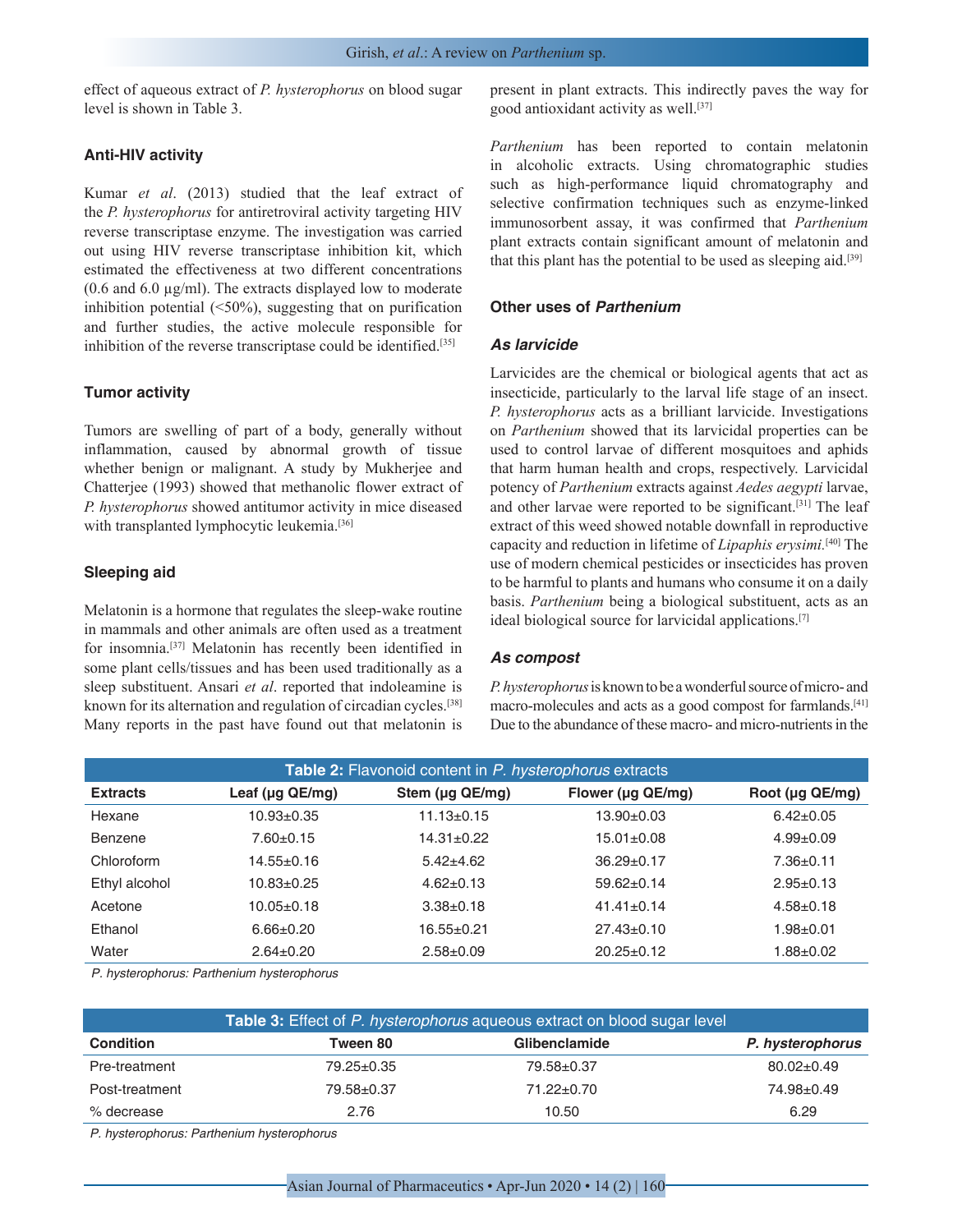plant, it can be utilized to grow plants more healthily. However, the high phenolics and oil content in this plant which shows a certain amount of allelopathic impact on growth, yield, and reproduction capacity of crop plants. Hence the plant cannot be used directly, rather can be recycled/decomposed and then used as nutrient for crops. Although this can be used as biofertilizer and compost, it relatively shows a good amount of activity on *Eichhornia crassipes*. Studies showed that *Parthenium* with *Eichhornia* decreases the harmful content of *Parthenium* and exhibits high nutritional value.<sup>[42]</sup>

### *As heavy metal and dye removal*

*Parthenium* weed can be used in the extraction of heavy metals. *Parthenium* treated with HCl has been investigated for removal of certain chemicals such as nickel and dye absorbing efficiency from industrial wastes. Although it is dependent on the pH, its dye absorbing capability can replace commercially available products. Heavy metals that can experimentally be absorbed by *Parthenium* are nickel, cadmium, copper, and zinc, etc. Activated carbon prepared from *Parthenium* showed a phenol derivative cresol, which is high efficiency than the actual activated carbon.[4] As heavy metals dyes are known to possess carcinogenic properties, they are harmful to the environment and should be removed using biological sources such as *Parthenium* plants, which provides a unparalleled application of this unwanted weed plant.[42]

## **CONCLUSION**

*Parthenium* species are considered to be waste/unwanted weeds that are generally burned or killed to increase the growth of primary crops. Considering the biological activity of this unwanted plant in the fields of antibacterial, antidiabetic, anti-inflammatory, and its other significant pharmaceutical and industrial applications, it can be converted into an economically valuable plant. These plants are normally killed or burned or destroyed; instead, these could be used as a source of valuable chemical and biological agents, to benefit the economy. Further studies in demand for confirmation of the concept, however, in a world trying to attain a sustainable economy, it would be best to exploit all natural sources to their best quality, even if the source is a weed such as *Parthenium*.

# **ACKNOWLEDGMENT**

The authors sincerely thank the management of St. Joseph's College (Autonomous), Bengaluru, for their support to carry out this work.

# **CONFLICTS OF INTEREST**

The authors confirm that there are no conflicts of interest for this review article.

## **REFERENCES**

- 1. Mcconnachie AJ, Strathie LW, Mersie W, Gebrehiwot L, Zewdie K, Abdurehim A, *et al*. Current and potential geographical distribution of the invasive plant *Parthenium hysterophorus* (*Asteraceae*) in Eastern and Southern Africa. Weed Res 2011;51:71-84.
- 2. Kohli RK, Rani D. *Parthenium hysterophorus* a review. Res Bull Panjab Univ Sci 1996;44:105-49.
- 3. Navie SC, McFadyen RE, Panetta FD, Adkins SW. The biology of Australian weeds. *Parthenium hysterophorus* L. Plant Prot Q 1996;11:76-88.
- 4. Patel S. Harmful and beneficial aspects of *Parthenium hysterophorus*: An update. Biotech 2011;1:1-9.
- 5. Kumar S, Mishra A, Pandey AK. Antioxidant mediated protective effect of *Parthenium hysterophorus* against oxidative damage using *in vitro* models. BMC Complement Altern Med 2013;13:120.
- 6. Parashar V, Parashar R, Sharma B, Pandey AC. *Parthenium* leaf extract mediated synthesis of silver nanoparticles: A novel approach towards weed utilization. Dig J Nanomater Biostructures 2009;4:45-50.
- 7. Datta S, Saxena DB. Pesticidal properties of parthenin (from *Parthenium hysterophorus*) and related compounds. Pest Manag Sci 2001;57:95-101.
- 8. Ahmad J, Bagheri R, Bashir H, Baig MA, Al-Huqail A, Ibrahim MM, *et al*. Organ-specific phytochemical profiling and antioxidant analysis of *Parthenium hysterophorus* L. Biomed Res Int 2018;2018:9535232.
- 9. Nguyen T, Bajwa AA, Navie S, O'Donnell C, Adkins S. Parthenium weed (*Parthenium hysterophorus* L.) and climate change: The effect of  $CO<sub>2</sub>$  concentration, temperature, and water deficit on growth and reproduction of two biotypes. Environ Sci Pollut Res Int 2017;24:10727-39.
- 10. Haseler WH. *Parthenium hysterophorus* L. in Australia. PANS 1976;22:515-7.
- 11. Kaur M, Aggarwal NK, Kumar V, Dhiman R. Effects and management of *Parthenium hysterophorus*: A weed of global significance. Int Sch Res Notices 2014;2014:368647.
- 12. Nyasembe VO, Cheseto X, Kaplan F, Foster WA, Teal PE, Tumlinson JH, *et al*. The invasive American weed *Parthenium hysterophorus* can negatively impact malaria control in Africa. PLoS One 2015;10:e0137836.
- 13. Shrestha BB, Shabbir A, Adkins SW. *Parthenium hysterophorus* in Nepal: A review of its weed status and possibilities for management. Weed Res 2015;55:132-44.
- 14. Anwar T, Khalid S, Saeed M, Mazhar R, Qureshi H, Rashid M. Allelopathic interference of leaf powder and aqueous extracts of hostile weed: *Parthenium hysterophorus* (*Asteraceae*). Sci Int 2016;4:86-93.
- 15. Knox J, Jaggi D, Paul MS. Population dynamics of *Parthenium hysterophorus* (*Asteraceae*) and its biological suppression through *Cassia occidentalis* (*Caesalpiniaceae*). Turk J Bot 2011;35:111-9.
- 16. Rajiv P, Narendhran S, Kumar MS, Sivaraj R,